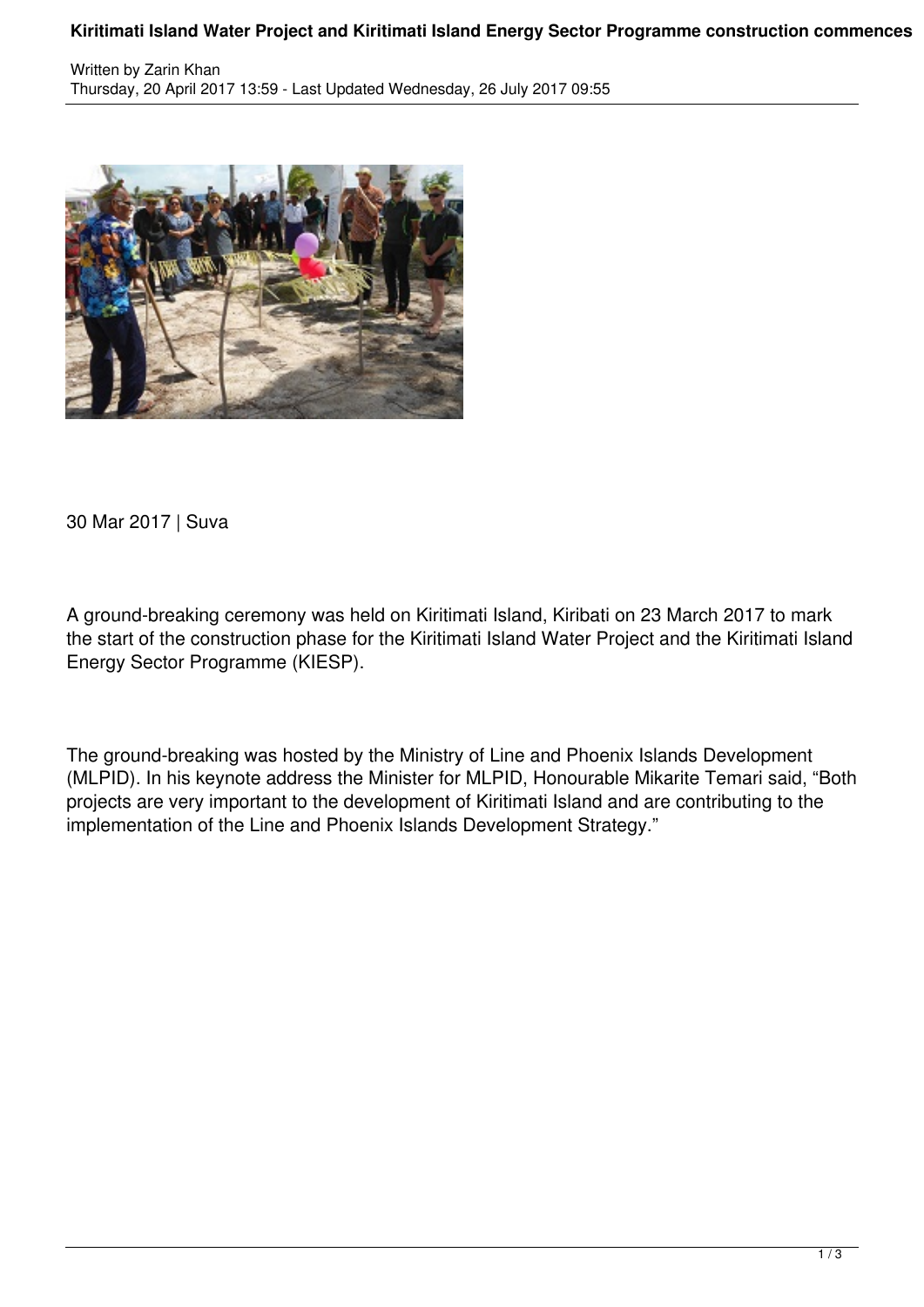## **Kiritimati Island Water Project and Kiritimati Island Energy Sector Programme construction commences**

Written by Zarin Khan Thursday, 20 April 2017 13:59 - Last Updated Wednesday, 26 July 2017 09:55

He reaffirmed the commitment of his Government to facilitate the smooth implementation of these projects, and remarked, "The Government of the Republic of Kiribati is implementing its key policy initiatives aimed at improving people's livelihoods, and that these projects when complete will contribute towards achieving this objective."

The combined value of the Water and Energy projects is around Euro 12 million, jointly funded by the European Union and Government of New Zealand.

The representative of the National Authorising Officer/Ministry of Finance Teriba Tabe, stated that it was "timely to see the start of the construction phase and that Kiritimati Island stands to benefit from more development assistance from the European Union in the coming years."

The Kiritimati Island Water Project, implemented by the Pacific Community in partnership with the Government of Kiribati and the European Union, has a budget of Euro 4.94 million. The aim is to provide safe and sustainable drinking water to communities in targeted areas of Tennessee and London. Three new water galleries will be constructed that will include twelve new solar submersible pumping systems, new solar chlorination systems, installation of a new 250,000 litre storage tank at London and a new Decca pipeline.

The Kiritimati Island Energy Support Programme, with a budget of Euro 7 million, aims to provide improved access to affordable, reliable and clean energy on Kiritimati Island, especially a high voltage network connecting the main population centres, two new power stations and a new solar facility. There will be some additional asset management planning and capacity building training included.

The Head of Infrastructure at the European Union Delegation for the Pacific, Jesús Lavina, based in Fiji, stated that "this ground-breaking is a concrete example of our commitment to development of Kiribati and of the significance EU-New Zealand partnership and coordination in addressing critical needs for the development of Kiritimati in particular."

New Zealand High Commissioner to Kiribati, Michael Upton, based in Tarawa, asked that his congratulations and best wishes for the construction phase of the project be passed on, noting that reliable energy and water services are critical to well-being and sustainable economic development. He encouraged all parties to play their part in the partnership so that the target of